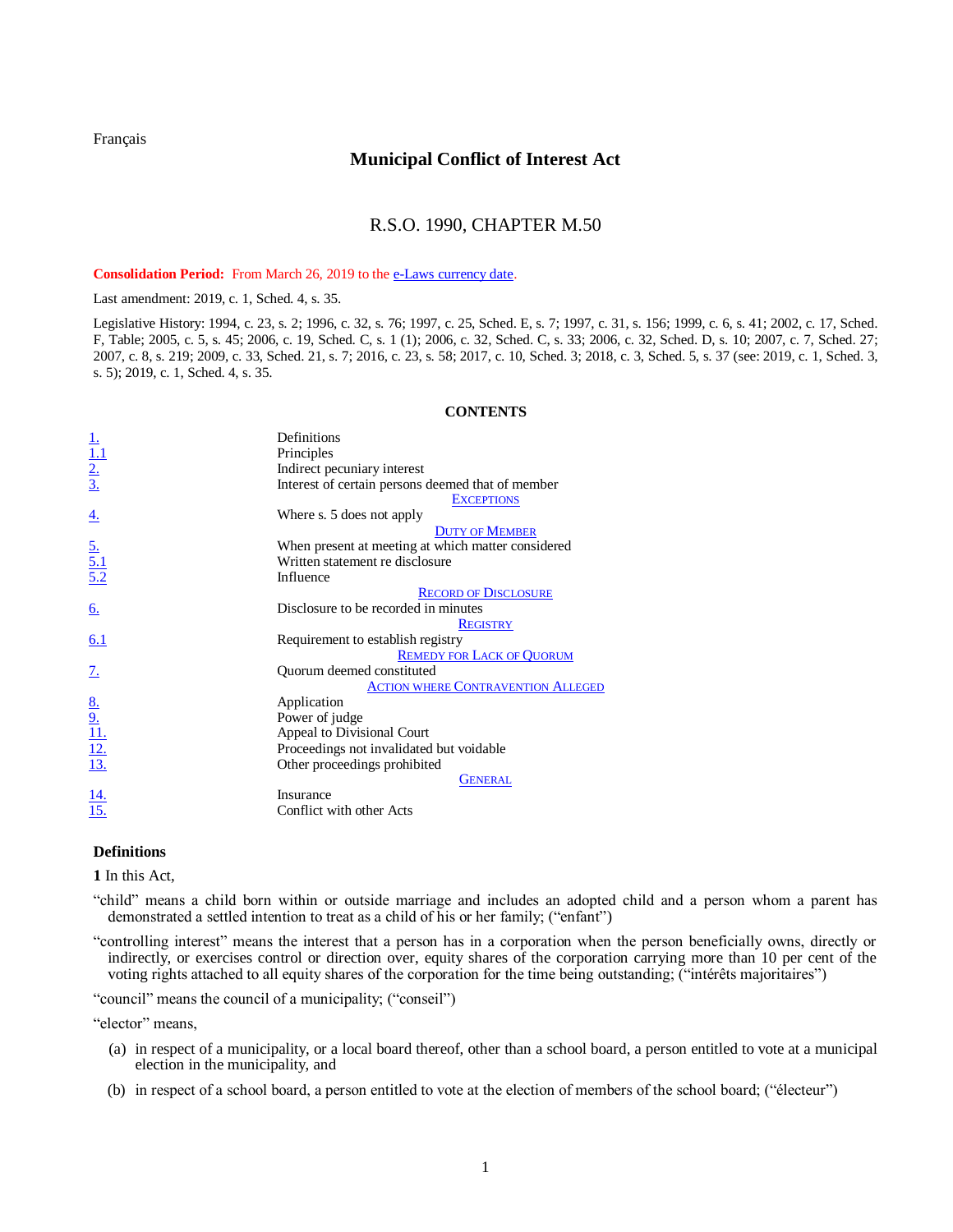"interest in common with electors generally" means a pecuniary interest in common with the electors within the area of jurisdiction and, where the matter under consideration affects only part of the area of jurisdiction, means a pecuniary interest in common with the electors within that part; ("intérêt commun à tous les électeurs")

"judge" means a judge of the Superior Court of Justice; ("juge")

"local board" means a school board, board of directors of a children's aid society, committee of adjustment, conservation authority, court of revision, land division committee, municipal service board, public library board, board of management of an improvement area, board of health, police services board, planning board, district social services administration board, trustees of a police village, board of trustees of a police village, board or committee of management of a long-term care home, or any other board, commission, committee, body or local authority established or exercising any power or authority under any general or special Act in respect of any of the affairs or purposes, including school purposes, of one or more municipalities or parts thereof, but does not include a committee of management of a community recreation centre appointed by a school board or a local roads board; ("conseil local")

**Note: On a day to be named by proclamation of the Lieutenant Governor, the definition of "local board" in section 1 of the Act is amended by striking out "police services board" and substituting "police service board". (See: 2019, c. 1, Sched. 4, s. 35)**

- "meeting" includes any regular, special, committee or other meeting of a council or local board, as the case may be; ("réunion")
- "member" means a member of a council or of a local board; ("membre")
- "municipality" includes a board, commission or other local authority exercising any power in respect of municipal affairs or purposes, including school purposes, in territory without municipal organization, but does not include a committee of management of a community recreation centre appointed by a school board, a local roads board or a local services board; ("municipalité")
- "parent" means a person who has demonstrated a settled intention to treat a child as a member of his or her family; ("père ou mère")
- "school board" means a board as defined in subsection 1 (1) of the *Education Act*, and, where the context requires, includes an old board within the meaning of subsection 1 (1) of the *Education Act*; ("conseil scolaire")
- "senior officer" means the chair or any vice-chair of the board of directors, the president, any vice-president, the secretary, the treasurer or the general manager of a corporation or any other person who performs functions for the corporation similar to those normally performed by a person occupying any such office; ("dirigeant")
- "spouse" means a person to whom the person is married or with whom the person is living in a conjugal relationship outside marriage. ("conjoint") R.S.O. 1990, c. M.50, s. 1; 1997, c. 25, Sched. E, s. 7; 1997, c. 31, s. 156 (1); 1999, c. 6, s. 41 (1); 2002, c. 17, Sched. F, Table; 2005, c. 5, s. 45 (1, 2); 2006, c. 19, Sched. C, s. 1 (1); 2006, c. 32, Sched. D, s. 10; 2007, c. 8, s. 219; 2016, c. 23, s. 58.

#### **Section Amendments with date in force (d/m/y)**

1997, c. 31, s. 156 (1) - 01/01/1998; 1999, c. 6, s. 41 (1) - 01/03/2000

[2002, c. 17, Sched. F, Table](http://www.ontario.ca/laws/statute/S02017#schedfs2) - 01/01/2003

- [2005, c. 5, s. 45 \(1, 2\)](http://www.ontario.ca/laws/statute/S05005#s45s1) 13/06/2005
- [2006, c. 19, Sched. C, s. 1 \(1\)](http://www.ontario.ca/laws/statute/S06019#schedcs1s1) 22/06/2006[; 2006, c. 32, Sched. D, s. 10](http://www.ontario.ca/laws/statute/S06032#schedds10) 01/01/2007
- [2007, c. 8, s. 219](http://www.ontario.ca/laws/statute/S07008#s219) 01/07/2010
- [2016, c. 23, s. 58](http://www.ontario.ca/laws/statute/S16023#s58) 01/01/2017
- [2018, c. 3, Sched. 5, s. 37](http://www.ontario.ca/laws/statute/S18003#sched5s37) no effect see [2019, c. 1, Sched. 3, s. 5](http://www.ontario.ca/laws/statute/S19001#sched3s5) 26/03/2019

[2019, c. 1, Sched. 4, s. 35](http://www.ontario.ca/laws/statute/S19001#sched4s35) - not in force

#### **Principles**

<span id="page-1-0"></span>**1.1** The Province of Ontario endorses the following principles in relation to the duties of members of councils and of local boards under this Act:

- 1. The importance of integrity, independence and accountability in local government decision-making.
- 2. The importance of certainty in reconciling the public duties and pecuniary interests of members.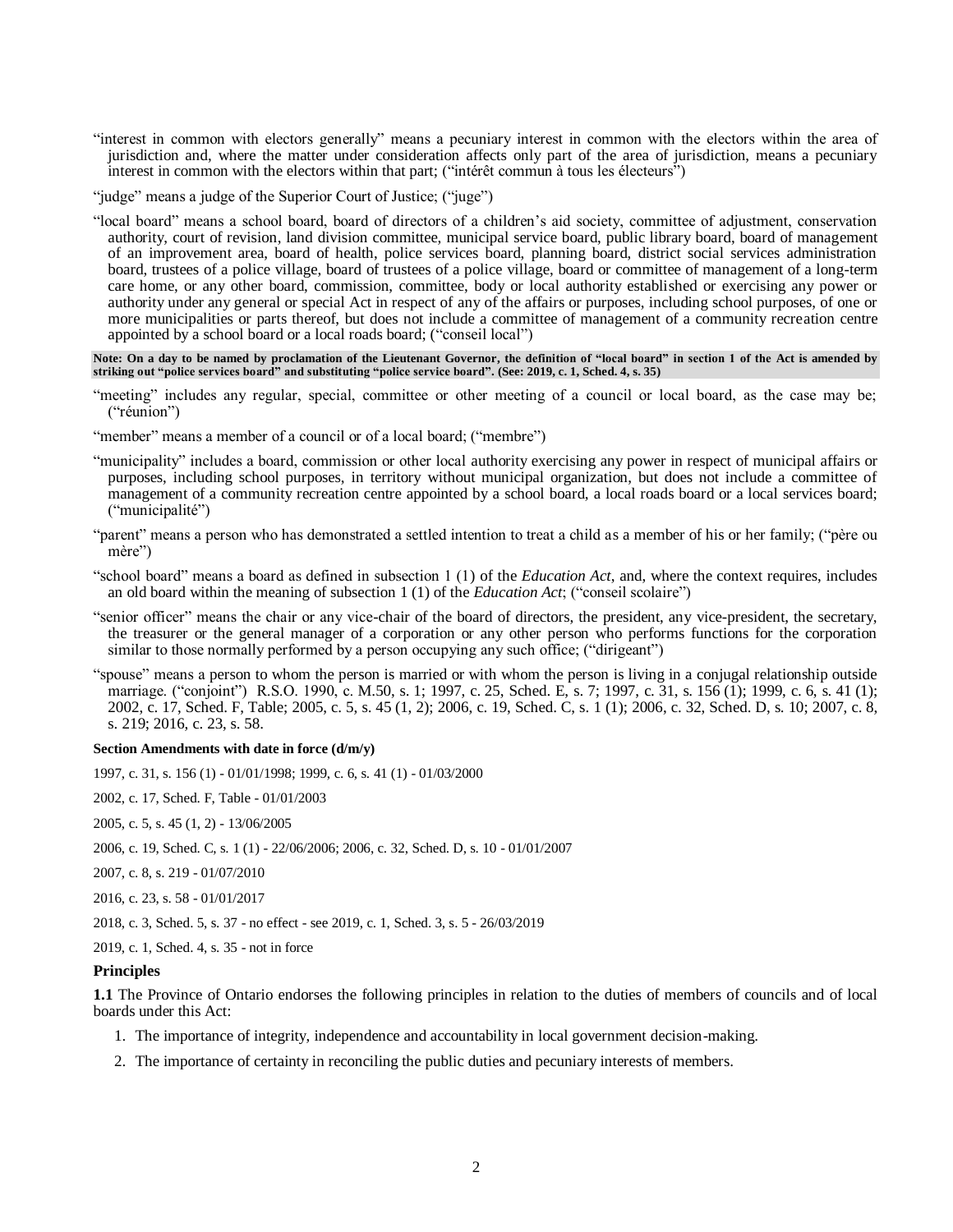- 3. Members are expected to perform their duties of office with integrity and impartiality in a manner that will bear the closest scrutiny.
- 4. There is a benefit to municipalities and local boards when members have a broad range of knowledge and continue to be active in their own communities, whether in business, in the practice of a profession, in community associations, and otherwise. 2017, c. 10, Sched. 3, s. 1.

### **Section Amendments with date in force (d/m/y)**

[2017, c. 10, Sched. 3, s. 1](http://www.ontario.ca/laws/statute/S17010#sched3s1) - 01/03/2019

#### **Indirect pecuniary interest**

<span id="page-2-0"></span>**2** For the purposes of this Act, a member has an indirect pecuniary interest in any matter in which the council or local board, as the case may be, is concerned, if,

- (a) the member or his or her nominee,
	- (i) is a shareholder in, or a director or senior officer of, a corporation that does not offer its securities to the public,
	- (ii) has a controlling interest in or is a director or senior officer of, a corporation that offers its securities to the public, or
	- (iii) is a member of a body,

that has a pecuniary interest in the matter; or

(b) the member is a partner of a person or is in the employment of a person or body that has a pecuniary interest in the matter. R.S.O. 1990, c. M.50, s. 2.

### **Interest of certain persons deemed that of member**

<span id="page-2-1"></span>**3** For the purposes of this Act, the pecuniary interest, direct or indirect, of a parent or the spouse or any child of the member shall, if known to the member, be deemed to be also the pecuniary interest of the member. R.S.O. 1990, c. M.50, s. 3; 1999, c. 6, s. 41 (2); 2005, c. 5, s. 45 (3).

**Section Amendments with date in force (d/m/y)**

1999, c. 6, s. 41 (2) - 01/03/2000

<span id="page-2-2"></span>[2005, c. 5, s. 45 \(3\)](http://www.ontario.ca/laws/statute/S05005#s45s3) - 13/06/2005

#### **EXCEPTIONS**

# **Where ss. 5 and 5.2 do not apply**

<span id="page-2-3"></span>**4** Sections 5 and 5.2 do not apply to a pecuniary interest in any matter that a member may have,

- (a) as a user of any public utility service supplied to the member by the municipality or local board in like manner and subject to the like conditions as are applicable in the case of persons who are not members;
- (b) by reason of the member being entitled to receive on terms common to other persons any service or commodity or any subsidy, loan or other such benefit offered by the municipality or local board;
- (c) by reason of the member purchasing or owning a debenture of the municipality or local board;
- (d) by reason of the member having made a deposit with the municipality or local board, the whole or part of which is or may be returnable to the member in like manner as such a deposit is or may be returnable to all other electors;
- (e) by reason of having an interest in any property affected by a work under the *Drainage Act* or by a work under a regulation made under Part XII of the *Municipal Act*, *2001* or Part IX of the *City of Toronto Act, 2006*, as the case may be, relating to local improvements;
- (f) by reason of having an interest in farm lands that are exempted from taxation for certain expenditures under the *Assessment Act*;
- (g) by reason of the member being eligible for election or appointment to fill a vacancy, office or position in the council or local board when the council or local board is empowered or required by any general or special Act to fill such vacancy, office or position;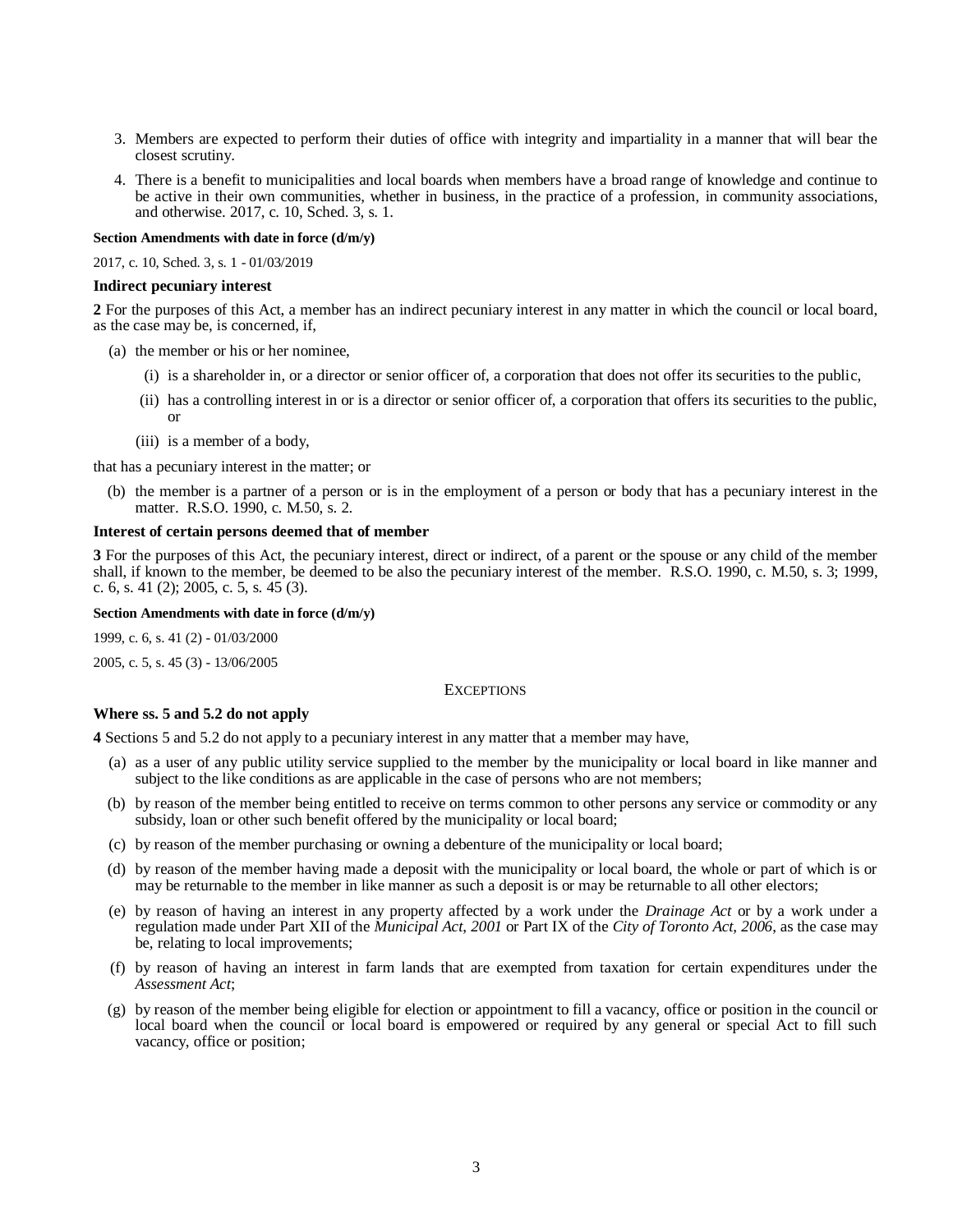- (h) by reason only of the member being a director or senior officer of a corporation incorporated for the purpose of carrying on business for and on behalf of the municipality or local board or by reason only of the member being a member of a board, commission, or other body as an appointee of a council or local board;
- (i) in respect of an allowance for attendance at meetings, or any other allowance, honorarium, remuneration, salary or benefit to which the member may be entitled by reason of being a member or as a member of a volunteer fire brigade, as the case may be;
- (j) by reason of the member having a pecuniary interest which is an interest in common with electors generally; or
- (k) by reason only of an interest of the member which is so remote or insignificant in its nature that it cannot reasonably be regarded as likely to influence the member. R.S.O. 1990, c. M.50, s. 4; 2002, c. 17, Sched. F, Table; 2006, c. 32, Sched. C, s. 33 (1); 2017, c. 10, Sched. 3, s. 2.

### **Section Amendments with date in force (d/m/y)**

[2002, c. 17, Sched. F, Table](http://www.ontario.ca/laws/statute/S02017#schedfs2) - 01/01/2003

[2006, c. 32, Sched. C, s. 33 \(1\)](http://www.ontario.ca/laws/statute/S06032#schedcs33s1) - 01/01/2007

<span id="page-3-0"></span>[2017, c. 10, Sched. 3, s. 2](http://www.ontario.ca/laws/statute/S17010#sched3s2) - 01/03/2019

## DUTY OF MEMBER

# **When present at meeting at which matter considered**

<span id="page-3-1"></span>**5** (1) Where a member, either on his or her own behalf or while acting for, by, with or through another, has any pecuniary interest, direct or indirect, in any matter and is present at a meeting of the council or local board at which the matter is the subject of consideration, the member,

- (a) shall, prior to any consideration of the matter at the meeting, disclose the interest and the general nature thereof;
- (b) shall not take part in the discussion of, or vote on any question in respect of the matter; and
- (c) shall not attempt in any way whether before, during or after the meeting to influence the voting on any such question. R.S.O. 1990, c. M.50, s. 5 (1).

## **Where member to leave closed meeting**

(2) Where the meeting referred to in subsection (1) is not open to the public, in addition to complying with the requirements of that subsection, the member shall forthwith leave the meeting or the part of the meeting during which the matter is under consideration. R.S.O. 1990, c. M.50, s. 5 (2).

### **Exception, consideration of penalty**

(2.1) The following rules apply if the matter under consideration at a meeting or a part of a meeting is to consider whether to suspend the remuneration paid to the member under subsection 223.4 (5) or (6) of the *Municipal Act, 2001* or under subsection 160 (5) or (6) of the *City of Toronto Act, 2006*:

- 1. Despite clauses (1) (b) and (c), the member may take part in the discussion of the matter, including making submissions to council or the local board, as the case may be, and may attempt to influence the voting on any question in respect of the matter, whether before, during or after the meeting. However, the member is not permitted to vote on any question in respect of the matter.
- 2. Despite subsection (2), in the case of a meeting that is not open to the public, the member may attend the meeting or part of the meeting during which the matter is under consideration. 2017, c. 10, Sched. 3, s. 3.

#### **When absent from meeting at which matter considered**

(3) Where the interest of a member has not been disclosed as required by subsection (1) by reason of the member's absence from the meeting referred to therein, the member shall disclose the interest and otherwise comply with subsection (1) at the first meeting of the council or local board, as the case may be, attended by the member after the meeting referred to in subsection (1). R.S.O. 1990, c. M.50, s. 5 (3).

#### **Section Amendments with date in force (d/m/y)**

[2017, c. 10, Sched. 3, s. 3](http://www.ontario.ca/laws/statute/S17010#sched3s3) - 01/03/2019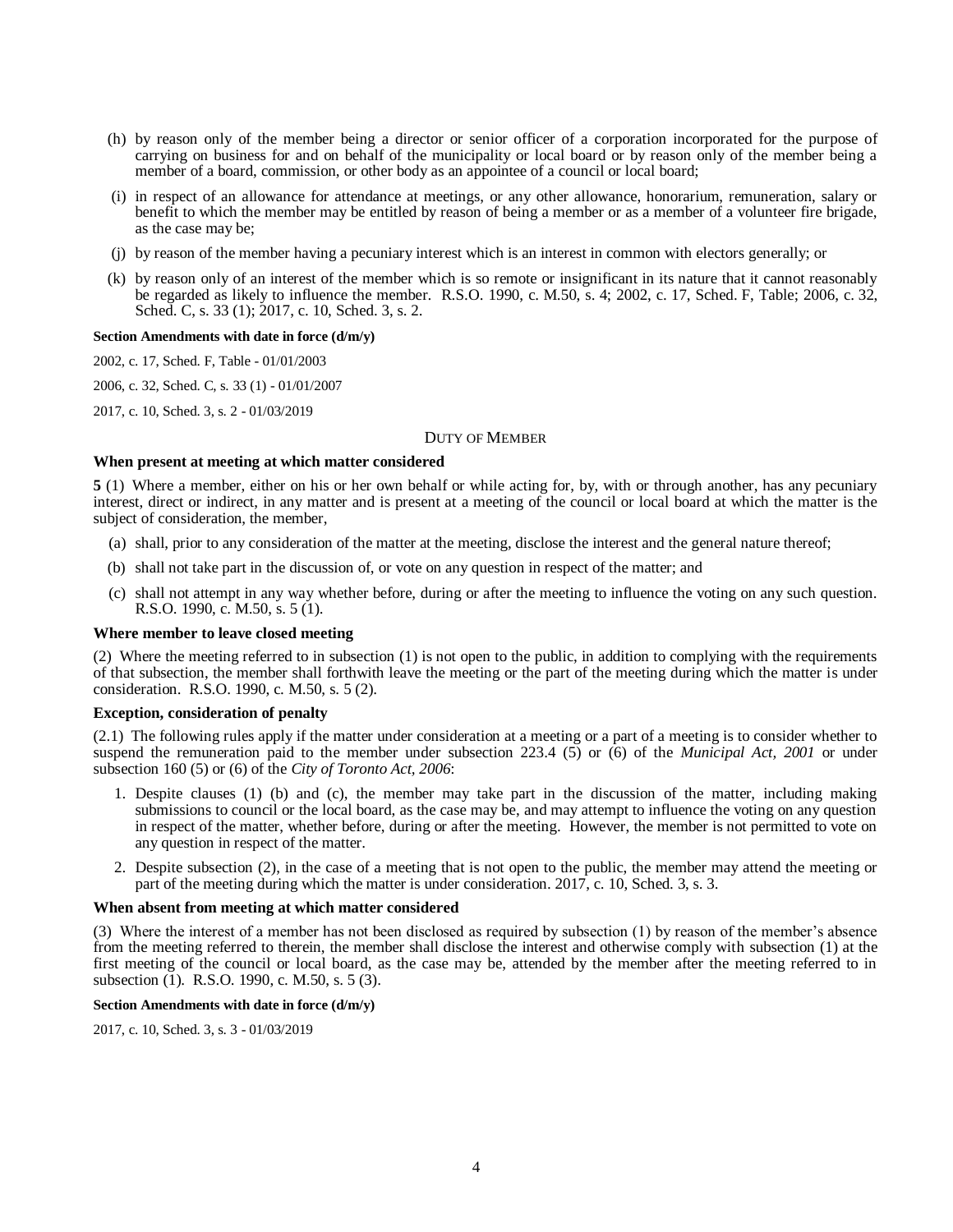## **Written statement re disclosure**

<span id="page-4-0"></span>**5.1** At a meeting at which a member discloses an interest under section 5, or as soon as possible afterwards, the member shall file a written statement of the interest and its general nature with the clerk of the municipality or the secretary of the committee or local board, as the case may be. 2017, c. 10, Sched. 3, s. 4.

### **Section Amendments with date in force (d/m/y)**

[2017, c. 10, Sched. 3, s. 4](http://www.ontario.ca/laws/statute/S17010#sched3s4) - 01/03/2019

## **Influence**

<span id="page-4-1"></span>**5.2** (1) Where a member, either on his or her own behalf or while acting for, by, with or through another, has any pecuniary interest, direct or indirect, in any matter that is being considered by an officer or employee of the municipality or local board, or by a person or body to which the municipality or local board has delegated a power or duty, the member shall not use his or her office in any way to attempt to influence any decision or recommendation that results from consideration of the matter. 2017, c. 10, Sched. 3, s. 4.

## **Exception**

(2) However, if a municipality delegates a power to suspend the remuneration paid to a member under subsection 223.4 (5) of the *Municipal Act, 2001* or subsection 160 (5) of the *City of Toronto Act, 2006* to a person or body, and the person or body is considering exercising that power with respect to a member, subsection (1) of this section does not prevent the member from attempting to influence any decision or recommendation of the person or body that results from consideration of the matter. 2017, c. 10, Sched. 3, s. 4.

### **Section Amendments with date in force (d/m/y)**

<span id="page-4-2"></span>[2017, c. 10, Sched. 3, s. 4](http://www.ontario.ca/laws/statute/S17010#sched3s4) - 01/03/2019

### RECORD OF DISCLOSURE

## **Disclosure to be recorded in minutes**

<span id="page-4-3"></span>**6** (1) Every declaration of interest and the general nature thereof made under section 5 shall, where the meeting is open to the public, be recorded in the minutes of the meeting by the clerk of the municipality or secretary of the committee or local board, as the case may be. R.S.O. 1990, c. M.50, s. 6 (1).

### **Idem**

(2) Every declaration of interest made under section 5, but not the general nature of that interest, shall, where the meeting is not open to the public, be recorded in the minutes of the next meeting that is open to the public. R.S.O. 1990, c. M.50, s. 6 (2).

### **REGISTRY**

## <span id="page-4-4"></span>**Requirement to establish registry**

<span id="page-4-5"></span>**6.1** (1) Every municipality and local board shall establish and maintain a registry in which shall be kept,

- (a) a copy of each statement filed under section 5.1; and
- (b) a copy of each declaration recorded under section 6. 2017, c. 10, Sched. 3, s. 5.

### **Access to registry**

(2) The registry shall be available for public inspection in the manner and during the time that the municipality or local board, as the case may be, may determine. 2017, c. 10, Sched. 3, s. 5.

### **Section Amendments with date in force (d/m/y)**

<span id="page-4-6"></span>[2017, c. 10, Sched. 3, s. 5](http://www.ontario.ca/laws/statute/S17010#sched3s5) - 01/03/2019

### REMEDY FOR LACK OF QUORUM

### **Quorum deemed constituted**

<span id="page-4-7"></span>**7** (1) Where the number of members who, by reason of the provisions of this Act, are disabled from participating in a meeting is such that at that meeting the remaining members are not of sufficient number to constitute a quorum, then, despite any other general or special Act, the remaining number of members shall be deemed to constitute a quorum, provided such number is not less than two. R.S.O. 1990, c. M.50, s. 7 (1).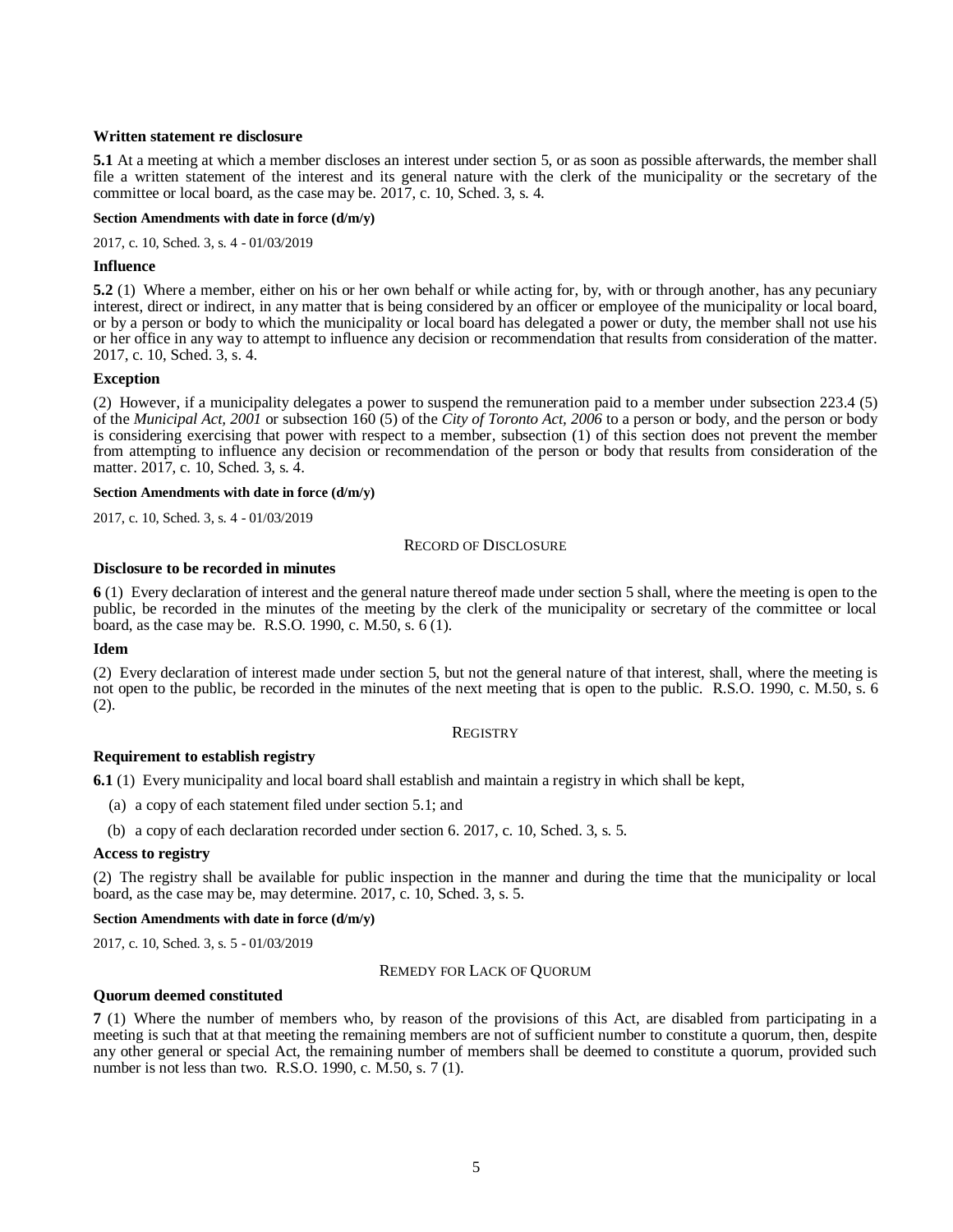## **Application to judge**

(2) Where in the circumstances mentioned in subsection (1), the remaining number of members who are not disabled from participating in the meeting is less than two, the council or local board may apply to a judge without notice for an order authorizing the council or local board, as the case may be, to give consideration to, discuss and vote on the matter out of which the interest arises. R.S.O. 1990, c. M.50, s. 7 (2).

## **Power of judge to declare s. 5, 5.1 or 5.2 not to apply**

(3) The judge may, on an application brought under subsection (2), by order, declare that section 5, 5.1 or 5.2 does not apply to the council or local board, as the case may be, in respect of the matter in relation to which the application is brought, and the council or local board thereupon may give consideration to, discuss and vote on the matter in the same manner as though none of the members had any interest therein, subject only to such conditions and directions as the judge may consider appropriate and so order. R.S.O. 1990, c. M.50, s. 7 (3); 2017, c. 10, Sched. 3, s. 6.

### **Section Amendments with date in force (d/m/y)**

<span id="page-5-0"></span>[2017, c. 10, Sched. 3,](http://www.ontario.ca/laws/statute/S17010#sched3s6) s. 6 - 01/03/2019

## ACTION WHERE CONTRAVENTION ALLEGED

## **Application**

<span id="page-5-1"></span>**8** (1) An elector, an Integrity Commissioner of a municipality or a person demonstrably acting in the public interest may apply to a judge for a determination of the question of whether,

- (a) a member has contravened section 5, 5.1 or 5.2; or
- (b) a former member contravened section 5, 5.1 or 5.2 while he or she was a member. 2017, c. 10, Sched. 3, s. 7.

## **Six-week period**

(2) An application may only be made within six weeks after the applicant became aware of the alleged contravention. 2017, c. 10, Sched. 3, s. 7.

## **Exception**

(3) Despite subsection (2), an application may be made more than six weeks after the applicant became aware of the alleged contravention if all of the following conditions are satisfied:

- 1. The applicant applied to an Integrity Commissioner for an inquiry under section 223.4.1 of the Municipal Act, 2001 or under section 160.1 of the City of Toronto Act, 2006 in accordance with those sections.
- 2. The Integrity Commissioner conducted an inquiry under section 223.4.1 of the *Municipal Act, 2001* or under section 160.1 of the *City of Toronto Act, 2006* and the Commissioner,
	- i. has advised the applicant under subsection 223.4.1 (16) of the *Municipal Act, 2001* or under subsection 160.1 (16) of the *City of Toronto Act, 2006* that the Commissioner will not be making an application to a judge,
	- ii. has not completed the inquiry within the time limit set out in subsection 223.4.1 (14) of the *Municipal Act, 2001* or subsection 160.1 (14) of the *City of Toronto Act, 2006*, or
	- iii. has terminated the inquiry under subsection 223.4.1 (12) of the *Municipal Act, 2001* or subsection 160.1 (12) of the *City of Toronto Act, 2006*.
- 3. The application under this section includes a copy of the applicant's statutory declaration made under subsection 223.4.1 (6) of the *Municipal Act, 2001* or under subsection 160.1 (6) of the *City of Toronto Act, 2006*.
- 4. The application under this section is made within six weeks after the earlier of the following,
	- i. the day the Commissioner advised the applicant under subsection 223.4.1 (16) of the *Municipal Act, 2001* or under subsection 160.1 (16) of the *City of Toronto Act, 2006* that the Commissioner will not be making an application to a judge,
	- ii. the last day on which the Commissioner is required under subsection 223.4.1 (14) of the *Municipal Act, 2001* or subsection 160.1 (14) of the *City of Toronto Act, 2006* to complete the inquiry referred to in paragraph 2 of this subsection, and
	- iii. the day the inquiry was terminated under subsection 223.4.1 (12) of the *Municipal Act, 2001* or subsection 160.1 (12) of the *City of Toronto Act, 2006*. 2017, c. 10, Sched. 3, s. 7.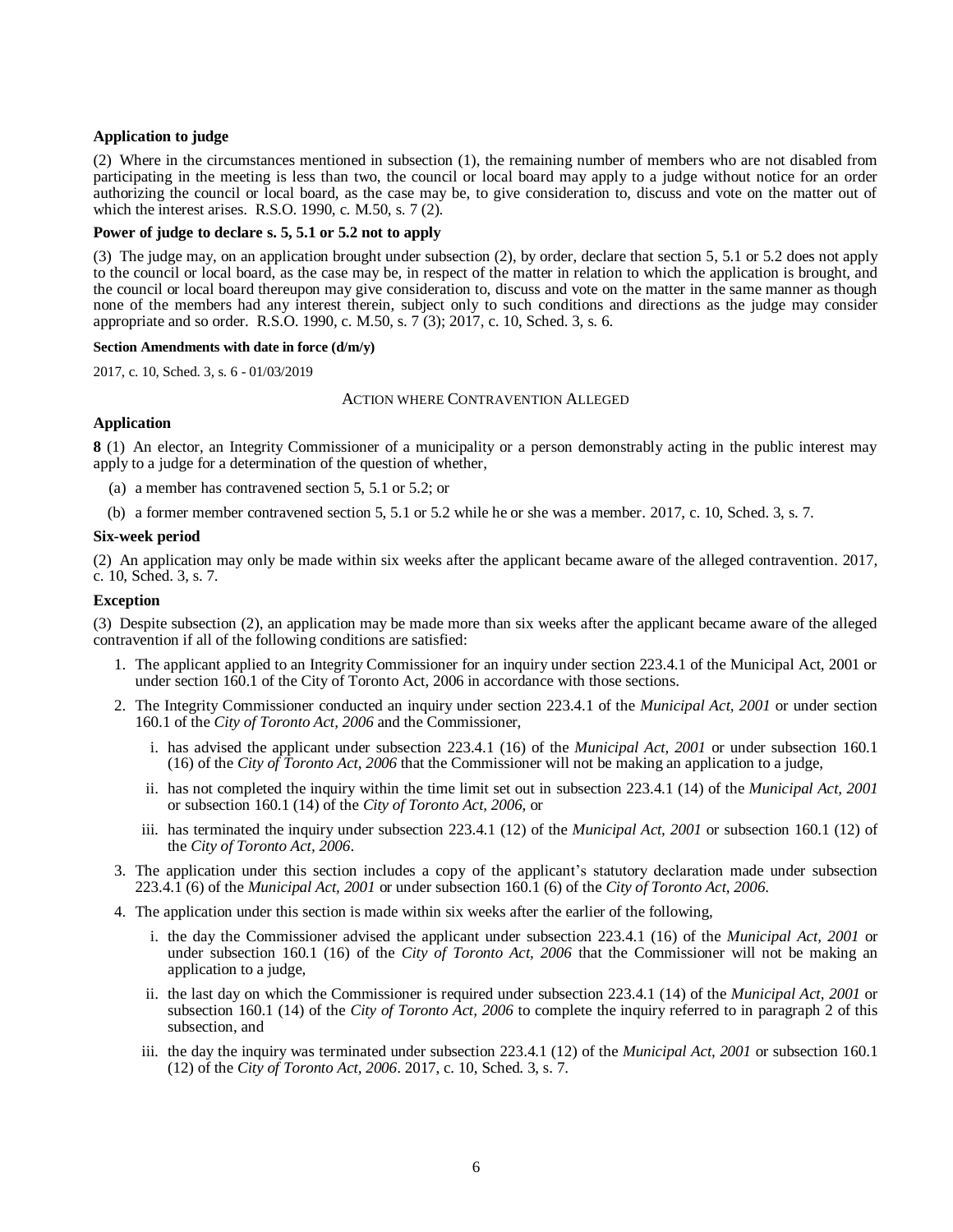## **Same, application by Integrity Commissioner**

(4) Despite subsection (2), an application may be made more than six weeks after the applicant became aware of the alleged contravention if the applicant is an Integrity Commissioner and if the application relates to an inquiry conducted by the Commissioner under section 223.4.1 of the *Municipal Act, 2001* or under section 160.1 of the *City of Toronto Act, 2006*. 2017, c. 10, Sched. 3, s. 7.

### **No application by Integrity Commissioner during regular election**

(5) No application shall be made by an Integrity Commissioner of a municipality during the period of time starting on nomination day for a regular election, as set out in section 31 of the *Municipal Elections Act, 1996*, and ending on voting day in a regular election, as set out in section 5 of that Act. 2017, c. 10, Sched. 3, s. 7.

## **Limitation**

(6) Despite subsections (2), (3) and (4), no application shall be made after the sixth anniversary of the alleged contravention. 2017, c. 10, Sched. 3, s. 7.

## **Contents of notice of application**

(7) The notice of application shall state the grounds for finding that the member or former member contravened section 5, 5.1 or 5.2. 2017, c. 10, Sched. 3, s. 7.

### **Section Amendments with date in force (d/m/y)**

[2017, c. 10, Sched. 3, s. 7](http://www.ontario.ca/laws/statute/S17010#sched3s7) - 01/03/2019

## **Power of judge**

<span id="page-6-0"></span>**9** (1) If the judge determines that the member or former member contravened section 5, 5.1 or 5.2, the judge may do any or all of the following:

- 1. Reprimand the member or former member.
- 2. Suspend the remuneration paid to the member for a period of up to 90 days.
- 3. Declare the member's seat vacant.
- 4. Disqualify the member or former member from being a member during a period of not more than seven years after the date of the order.
- 5. If the contravention has resulted in personal financial gain, require the member or former member to make restitution to the party suffering the loss, or, if the party's identity is not readily ascertainable, to the municipality or local board, as the case may be. 2017, c. 10, Sched. 3, s. 7.

### **Same**

(2) In exercising his or her discretion under subsection (1) the judge may consider, among other matters, whether the member or former member,

- (a) took reasonable measures to prevent the contravention;
- (b) disclosed the pecuniary interest and all relevant facts known to him or her to an Integrity Commissioner in a request for advice from the Commissioner under the *Municipal Act, 2001 or the City of Toronto Act, 2006* and acted in accordance with the advice, if any, provided to the member by the Commissioner; or
- (c) committed the contravention through inadvertence or by reason of an error in judgment made in good faith. 2017, c. 10, Sched. 3, s. 7.

## **Section Amendments with date in force (d/m/y)**

[2017, c. 10, Sched. 3, s. 7](http://www.ontario.ca/laws/statute/S17010#sched3s7) - 01/03/2019

**10** REPEALED: 2017, c. 10, Sched. 3, s. 7.

### **Section Amendments with date in force (d/m/y)**

1997, c. 31, s. 156 (2) - 01/01/1998

[2017, c. 10, Sched. 3, s. 7](http://www.ontario.ca/laws/statute/S17010#sched3s7) - 01/03/2019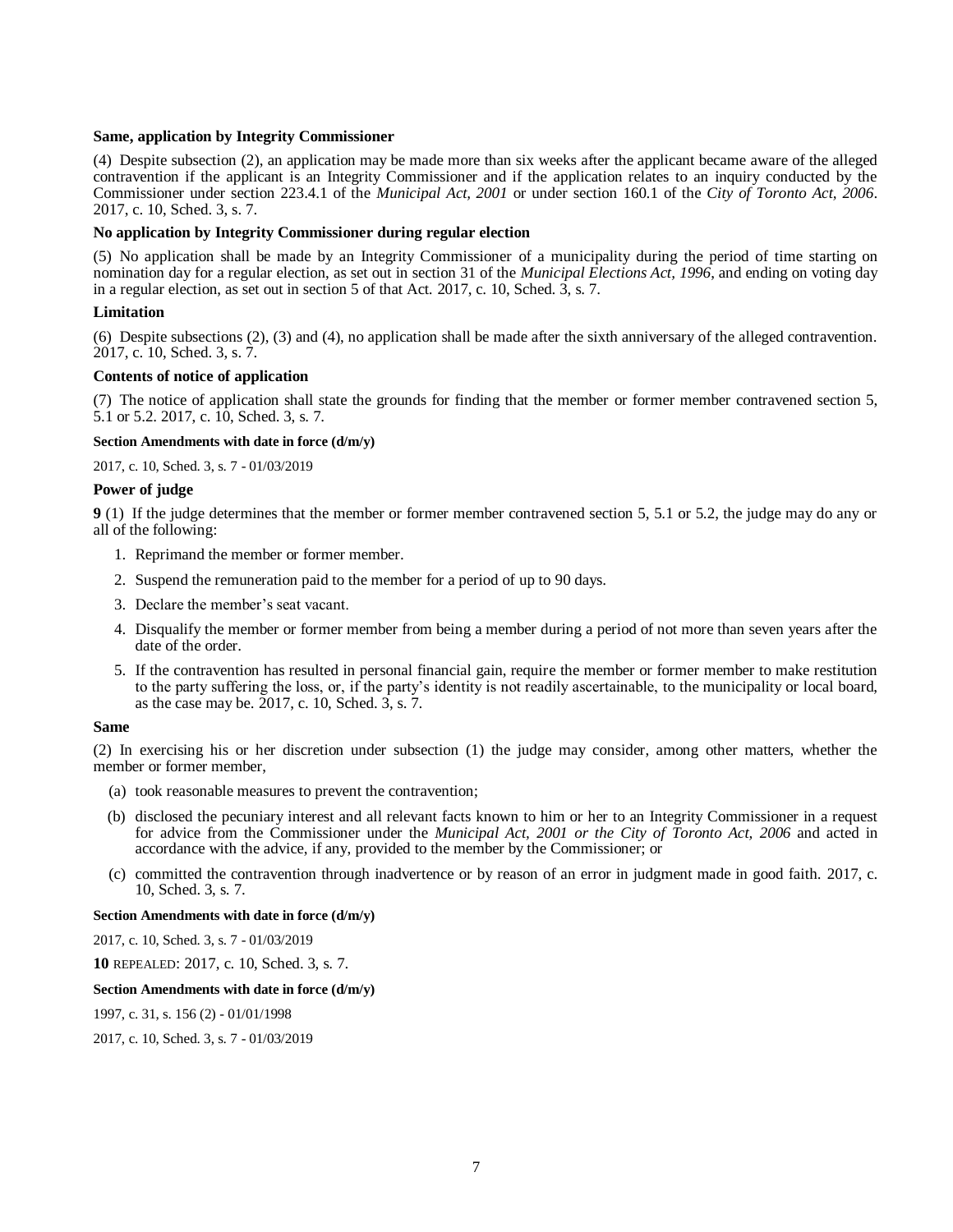## **Appeal to Divisional Court**

<span id="page-7-0"></span>**11** (1) An appeal lies from any order made under section 9 to the Divisional Court in accordance with the rules of court. R.S.O. 1990, c. M.50, s. 11 (1); 2017, c. 10, Sched. 3, s. 8.

## **Judgment or new trial**

(2) The Divisional Court may give any judgment that ought to have been pronounced, in which case its decision is final, or the Divisional Court may grant a new trial for the purpose of taking evidence or additional evidence and may remit the case to the trial judge or another judge and, subject to any directions of the Divisional Court, the case shall be proceeded with as if there had been no appeal. R.S.O. 1990, c. M.50, s. 11 (2).

## **Appeal from order or new trial**

(3) Where the case is remitted to a judge under subsection (2), an appeal lies from the order of the judge to the Divisional Court in accordance with the provisions of this section. R.S.O. 1990, c. M.50, s. 11 (3).

## **Section Amendments with date in force (d/m/y)**

[2017, c. 10, Sched. 3, s. 8](http://www.ontario.ca/laws/statute/S17010#sched3s8) - 01/03/2019

## **Proceedings not invalidated but voidable**

<span id="page-7-1"></span>**12** (1) A member's failure to comply with section 5, 5.1 or 5.2 does not invalidate any proceedings in respect of a matter referred to in those sections, but those proceedings are voidable in the circumstances described in subsection (2). 2017, c. 10, Sched. 3, s. 9.

## **Declaring proceedings void**

(2) Subject to subsection (3), if a member has failed to comply with section 5, 5.1 or 5.2 in respect of a matter referred to in those sections, the municipality or local board, as the case may be, may declare the proceedings to be void before the second anniversary of the date of the passing of the by-law or resolution authorizing the matter. 2017, c. 10, Sched. 3, s. 9.

## **Exception**

(3) Subsection (2) does not apply if declaring the proceedings to be void would adversely affect the rights that any person who acted in good faith and without actual notice of the failure to comply with section 5, 5.1 or 5.2 acquired under or by virtue of the proceedings. 2017, c. 10, Sched. 3, s. 9.

### **Section Amendments with date in force (d/m/y)**

[2017, c. 10, Sched. 3, s. 9](http://www.ontario.ca/laws/statute/S17010#sched3s9) - 01/03/2019

### **Other proceedings prohibited**

<span id="page-7-2"></span>**13** (1) A proceeding that relates to a member's or former member's alleged conflict of interest and seeks a remedy described in subsection 9 (1) shall be brought only under this Act. 2017, c. 10, Sched. 3, s. 9.

### **Same**

(2) Subsection (1) does not affect the power of a municipality or a local board to reprimand a member or suspend a member's remuneration under subsection 223.4 (5) or (6) of the *Municipal Act, 2001* or under subsection 160 (5) or (6) of the *City of Toronto Act, 2006*. 2017, c. 10, Sched. 3, s. 9.

### **Section Amendments with date in force (d/m/y)**

<span id="page-7-3"></span>[2017, c. 10, Sched. 3, s. 9](http://www.ontario.ca/laws/statute/S17010#sched3s9) - 01/03/2019

GENERAL

## **Insurance**

<span id="page-7-4"></span>**14** (1) Despite section 279 of the *Municipal Act, 2001* or section 218 of the *City of Toronto Act, 2006*, as the case may be, the council of every municipality may at any time pass by-laws,

- (a) for contracting for insurance;
- (b) despite the *Insurance Act*, to enable the municipality to act as an insurer; and
- (c) for exchanging with other municipalities in Ontario reciprocal contracts of indemnity or inter-insurance in accordance with Part XIII of the *Insurance Act*,

to protect a member of the council or of any local board thereof who has been found not to have contravened section 5, 5.1 or 5.2 against any costs or expenses incurred by the member as a result of a proceeding brought under this Act, and for paying